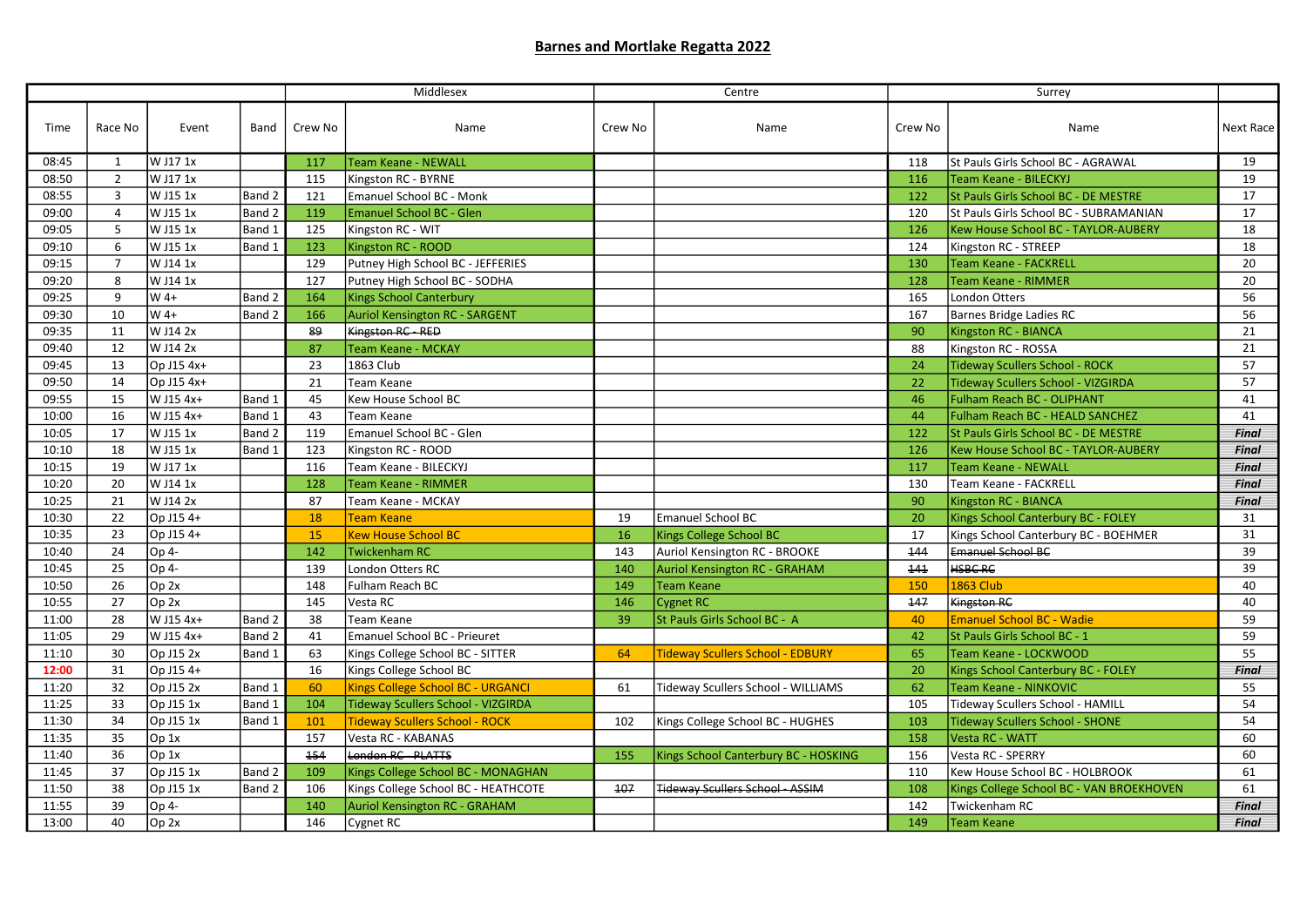## Barnes and Mortlake Regatta 2022

| 13:05 | 41 | W J15 4x+        | Band 1 | 44             | Fulham Reach BC - HEALD SANCHEZ          |                |                                     | 46             | <b>Fulham Reach BC - OLIPHANT</b>         | <b>Final</b> |
|-------|----|------------------|--------|----------------|------------------------------------------|----------------|-------------------------------------|----------------|-------------------------------------------|--------------|
| 12:57 | 42 | W 4-             |        | 151            | Auriol Kensington RC - JUEL              | 152            | <b>Kings School Canterbury BC</b>   | 153            | <b>Auriol Kensington RC - CLAYDON</b>     | <b>Final</b> |
| 13:15 | 43 | W J15 8+         |        | $\overline{4}$ | <b>Emanuel School BC</b>                 | $\overline{5}$ | <b>St Pauls Girls School BC</b>     | 6              | <b>Kings School Canterbury BC</b>         | <b>Final</b> |
| 13:20 |    |                  |        |                |                                          |                |                                     |                |                                           |              |
| 14:20 | 45 | Op J15 8+        |        | 1              | Kings College School BC                  | $\overline{2}$ | <b>Fulham Reach BC</b>              | $\overline{3}$ | <b>Kew House School BC</b>                | <b>Final</b> |
| 13:30 | 46 | Op MasB/C 4x-    |        | 12             | Fulham Reach BC - WHITFIELD (B)          | 13             | Cygnet RC - BAILEY (C)              | 14             | Fulham Reach BC - MARENZANA (C)           | <b>Final</b> |
| 13:35 | 47 | W J15 2x         | Band 1 | 81             | Kew House School BC                      | 82             | <b>Team Keane - MASON</b>           | 83             | Team Keane - NOONAN                       | <b>Final</b> |
| 13:40 | 48 | W J16 2x         |        | 78             | <b>Team Keane</b>                        | 79             | Fulham Reach BC                     | 80             | Kingston RC                               | <b>Final</b> |
| 13:45 | 49 | Op J16 2x        |        | 57             | <b>1863 Club</b>                         | 58             | <b>Emanuel School BC - WILLIAMS</b> | 59             | <b>Emanuel School BC - ANDREWS</b>        | <b>Final</b> |
| 13:50 | 50 | Op J18 2-        | Band 2 | 51             | <b>Kings School Canterbury BC</b>        | 52             | Kew House School BC                 | 53             | Kings School Canterbury BC - PAINE        | <b>Final</b> |
| 13:55 | 51 | Op J18 2-        | Band 1 | 54             | Emanuel School BC - DAMMANN SMITH        | 55             | Team Keane                          | 56             | <b>Emanuel School BC - LINDREA</b>        | <b>Final</b> |
| 14:00 | 52 | W 8+             |        | 161            | <b>Auriol Kensington RC - ALT</b>        |                |                                     | 163            | Auriol Kensington RC - MAGUIRE            | 62           |
| 14:05 | 53 | W 8+             |        | 159            | Kings School Canterbury BC               |                |                                     | 160            | St Pauls Girls School BC - Mikey          | 62           |
| 14:10 | 54 | Op J15 1x        | Band 1 | 103            | Tideway Scullers School - SHONE          |                |                                     | 104            | <b>Tideway Scullers School - VIZGIRDA</b> | <b>Final</b> |
| 14:15 | 55 | Op J15 2x        | Band 1 | 62             | Team Keane - NINKOVIC                    |                |                                     | 65             | Team Keane - LOCKWOOD                     | <b>Final</b> |
| 11:15 | 56 | $W$ 4+           | Band 2 | 164            | <b>Kings School Canterbury</b>           |                |                                     | 166            | Auriol Kensington RC - SARGENT            | Final        |
| 14:25 | 57 | Op J15 4x+       |        | 22             | Tideway Scullers School - VIZGIRDA       |                |                                     | 24             | Tideway Scullers School - ROCK            | <b>Final</b> |
| 14:35 | 58 | W J15 2x         | Band 2 | 84             | St Pauls Girls School BC                 | 85             | Emanuel School BC - Gold W2x        | 86             | <b>Emanuel School BC - Blue W2x</b>       | <b>Final</b> |
| 14:40 | 59 | W J15 4x+        | Band 2 | 39             | St Pauls Girls School BC - A             |                |                                     | 42             | St Pauls Girls School BC - 1              | Final        |
| 14:45 | 60 | Op <sub>1x</sub> |        | 155            | Kings School Canterbury BC - HOSKING     |                |                                     | 158            | Vesta RC - WATT                           | <b>Final</b> |
| 14:50 | 61 | Op J15 1x        | Band 2 | 108            | Kings College School BC - VAN BROEKHOVEN |                |                                     | 109            | Kings College School BC - MONAGHAN        | <b>Final</b> |
| 14:55 | 62 | W 8+             |        | 159            | Kings School Canterbury BC               |                |                                     | 163            | <b>Auriol Kensington RC - MAGUIRE</b>     | <b>Final</b> |
| 15:05 | 63 | W J14 8x+        |        | 10             | Emanuel School BC - YOUNG                |                |                                     | 11             | <b>Kew House School BC</b>                | 84           |
| 15:10 | 64 | $Op4+$           | Band 2 | 175            | Kings School Canterbury BC               | 176            | London Otters RC                    | 177            | <b>1863 Club</b>                          | <b>Final</b> |
| 15:15 | 65 | W J14 8x+        |        | $\overline{7}$ | Putney High School BC                    | 8              | <b>Team Keane</b>                   | 9              | Emanuel School BC - HEFFNER               | 84           |
| 15:20 | 66 | Op J14 4x+       | Band 1 | 28             | Team Keane - GILL                        |                |                                     | 29             | <b>Emanuel School BC - DURRANT</b>        | 83           |
| 15:25 | 67 | Op J14 4x+       | Band 1 | 25             | Team Keane - SHEPHARD                    | 26             | <b>Kingston RC</b>                  | 27             | Emanuel School BC - ROBERTS               | 83           |
| 15:35 | 68 | W J17 2x         |        | 76             | Kingston RC - ROT                        |                |                                     | 77             | <b>Emanuel School BC - BENNETT</b>        | 85           |
| 15:40 | 69 | W J17 2x         |        | 74             | <b>Kew House School BC</b>               |                |                                     | 75             | Emanuel School BC - BUCKNALL              | 85           |
| 15:45 | 70 | Op J15 1x        | Band 3 | 111            | Emanuel School BC - Hauptfleisch         |                |                                     | 112            | Kings School Canterbury BC - CROPPER      | 100          |
| 15:50 | 71 | Op J15 1x        | Band 3 | 113            | Emanuel School BC - Naylor               |                |                                     | 114            | Kings School Canterbury BC - DINGLE       | 100          |
| 15:55 | 72 | Op J16 1x        |        | 99             | <b>Team Keane - GASKELL</b>              |                |                                     | 100            | Fulham Reach BC - SCHMIDT-CHIARI          | 82           |
| 16:00 | 73 | Op J16 1x        |        | 97             | Team Keane - TOMELDEN DISSANAYAKA        |                |                                     | 98             | Fulham Reach BC - HALL                    | 82           |
| 16:10 | 74 | Op J14 4x+       | Band 2 | 32             | 1863 Club - WILLIAMS                     |                |                                     | 33             | Kings School Canterbury BC                | 96           |
| 16:15 | 75 | Op J14 4x+       | Band 2 | 30             | 1863 Club - OLECH                        |                |                                     | 31             | <b>Emanuel School BC</b>                  | 96           |
| 16:20 | 76 | W MasB/C 1x      |        | 91             | Mortlake Anglian Alpha BC - WILD (C)     | 92             | Auriol Kensington RC - RAFFAELE (C) | 93             | Putney Town RC - PTR-CULLEY (B)           | <b>Final</b> |
| 16:25 | 77 | W MasD 1x        |        | 94             | Barnes Bridge Ladies RC - MAYRHOFER      | 95             | Putney Town RC - PONTES DE FREITAS  | 96             | Mortlake Anglian Alpha BC - CASSINI       | <b>Final</b> |
| 16:30 | 78 | Op J14 2x        |        | 70             | Kingston RC - ROSSO                      |                |                                     | 71             | <b>Team Keane - RIMMER</b>                | 99           |
| 16:35 | 79 | Op J14 2x        |        | 72             | Kingston RC - BIANCO                     |                |                                     | 73             | <b>Team Keane - SHEPHARD</b>              | 99           |
| 16:40 | 80 | W J15 4+         |        | 36             | Kings School Canterbury BC - ZHANG       |                |                                     | 37             | <b>Emanuel School BC</b>                  | 98           |
| 16:45 | 81 | W J15 4+         |        | 34             | Kings School Canterbury BC - FANG        |                |                                     | 35             | <b>St Pauls Girls School BC</b>           | 98           |
| 16:50 | 82 | Op J16 1x        |        | 97             | Team Keane - TOMELDEN DISSANAYAKA        |                |                                     | 99             | Team Keane - GASKELL                      | <b>Final</b> |
| 16:55 | 83 | Op J14 4x+       | Band 1 | 25             | Team Keane - SHEPHARD                    |                |                                     | 29             | Emanuel School BC - DURRANT               | <b>Final</b> |
|       |    |                  |        |                |                                          |                |                                     |                |                                           |              |